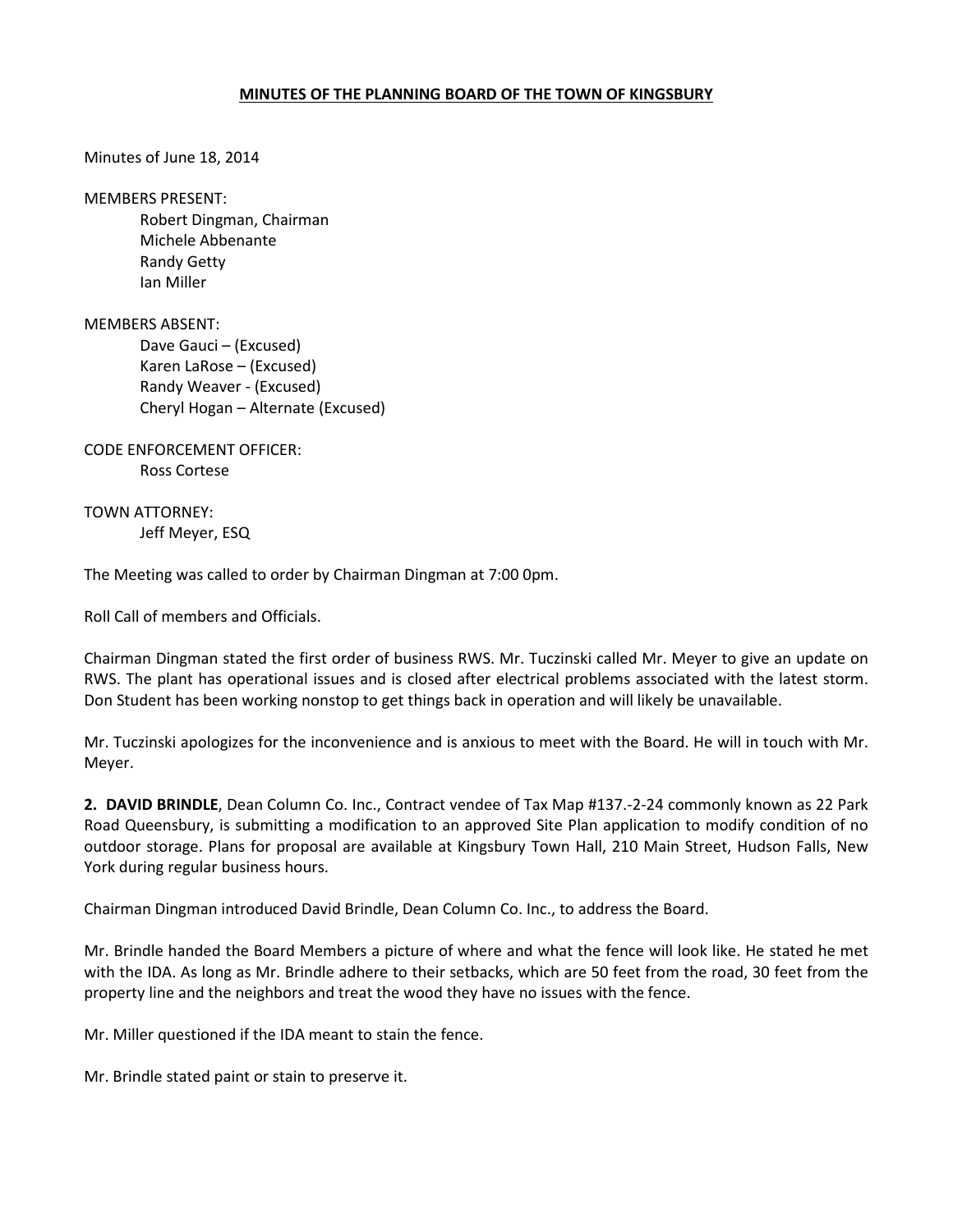Planning Board Meeting Page 2 June 18, 2014

Ms. Abbenante questioned Mr. Brindle what his plan was to stain it or paint it and what color.

He stated he would stain the fence.

Mr. Getty questioned the height.

Mr. Brindle stated the fence would be 10 feet high. The fence would be supported by columns that he makes.

Chairman Dingman stated he would like to see the fence be a solid and not have any gaps in it.

Mr. Bindle agreed to a solid fence.

Discussion ensued among the Board with questions addressed by the Applicant.

ON A MOTION BY MR. MILLER, and seconded by Mr. Getty the Kingsbury Planning Board declares lead agency status and having reviewed the short form SEQRA submission and having taken a hard look at the potential environmental impacts finds that there are no potential negative environmental impacts anticipated from this project and the Board issued a negative declaration on the project.

There was not any Public Comments.

The Board then reviewed the proposed resolution.

## TOWN OF KINGSBURY PLANNING BOARD 210 MAIN STREET, HUDSON FALLS, NY 12839

## Notice of Decision of Planning Board

## Resolution No. 1 of June 18, 2014

SITE PLAN REVIEW – David Brindle, contract vendee of Tax Map # 137.-2-24 commonly known as 22 Park Road, Town of Kingsbury, is seeking to modify his Site Plan approval for Dean Column Co. Inc., at this location to permit outside storage at the facility. This action is pursuant to Section 280-23 (D) of the Code of the Town of Kingsbury.

ON A MOTION BY RANDY GETTY, seconded by Ian Miller based on all of the evidence and materials submitted by the Applicant and the representations made at the meeting; the Application is hereby approved subject to the following conditions:

- (1) The fence shall be a solid fence to completely screen the materials being stored outside.
- (2) The fence shall be stained an earth tone color.
- (3) The remaining conditions of the original resolution are still in full force and effect.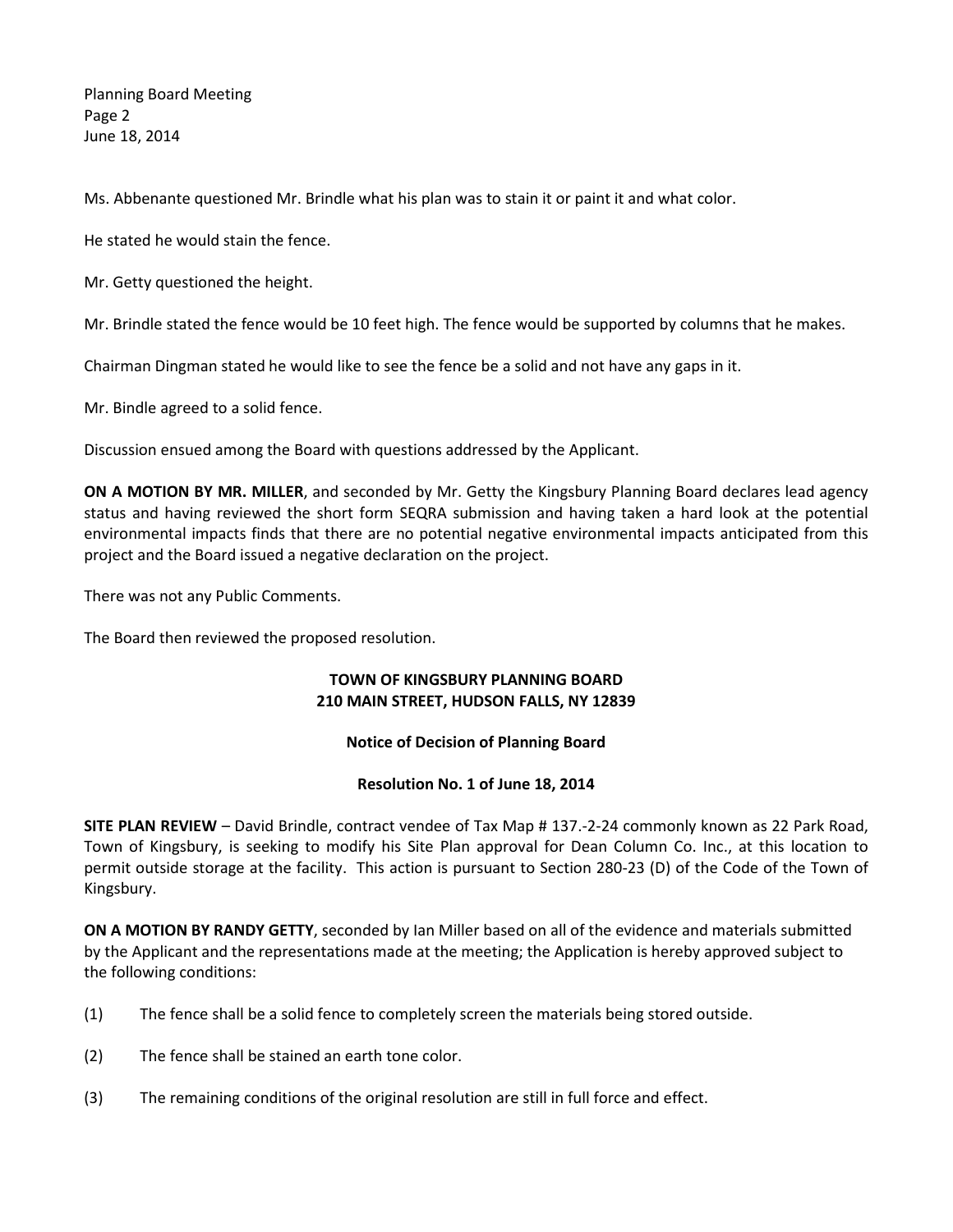Planning Board Meeting Page 4 June 18, 2014

(4) All information and representations contained in the materials submitted by the applicant and discussed at the meeting are incorporated herein as conditions.

AYES: 4 NAYES: 0 ABSENT: 3

Michelle Radliff, Secretary

3. THE QUARRY LLC, 35 Dean Road, Hudson Falls, NY Tax Map #'s 146.9-1-1, located in LDR 25 Zoning District to build 148 Senior Apartments and a 100 Bed Assisted Living Facility. Plans for proposal are available at Kingsbury Town Hall, 210 Main Street, Hudson Falls, New York during regular business hours.

Chairman Dingman introduced Bill Nikas to address the Board.

Mr. Nikas handed out a form from DEC review that was done in 2006. Showing there was a review done.

Mr. Nikas stated there are no regulated wet lands on the property. They do know there are unregulated wet lands and are completely avoiding those areas.

Chairman Dingman quested if there was a time limit on the Environmental Review regarding item number 3.

Mr. Nikas stated most of the 20+/- have been blasted. The previous owners were put on notice for the blasting. In this area it is all rock. They will need to build on slab.

Mr. Nikas stated prior to approval he will have the review updated.

Chairman Dingman questioned what changes will be made to the road ways.

Mr. Nikas stated he has met with Mike Graham, Highway Superintendent concerning some of the road changes. They will be meeting again with the Engineer to review the road layout.

Mr. Nikas stated the topo map has been done. From this point on they do not have any issues they are aware of other than what has been discussed. At this point they are looking to get the engineering done. They will have a new stromwater management with this project.

Chairman Dingman question Mr. Cortes, Code Enforcement Officer, if there was an issue with water.

Mr. Cortese stated this issue was in the first phase where the one of the new houses was built. Mr. Cortese stated he has already talked to Mr. Nikas on this issue.

Mr. Nikas explained the problem to the Board.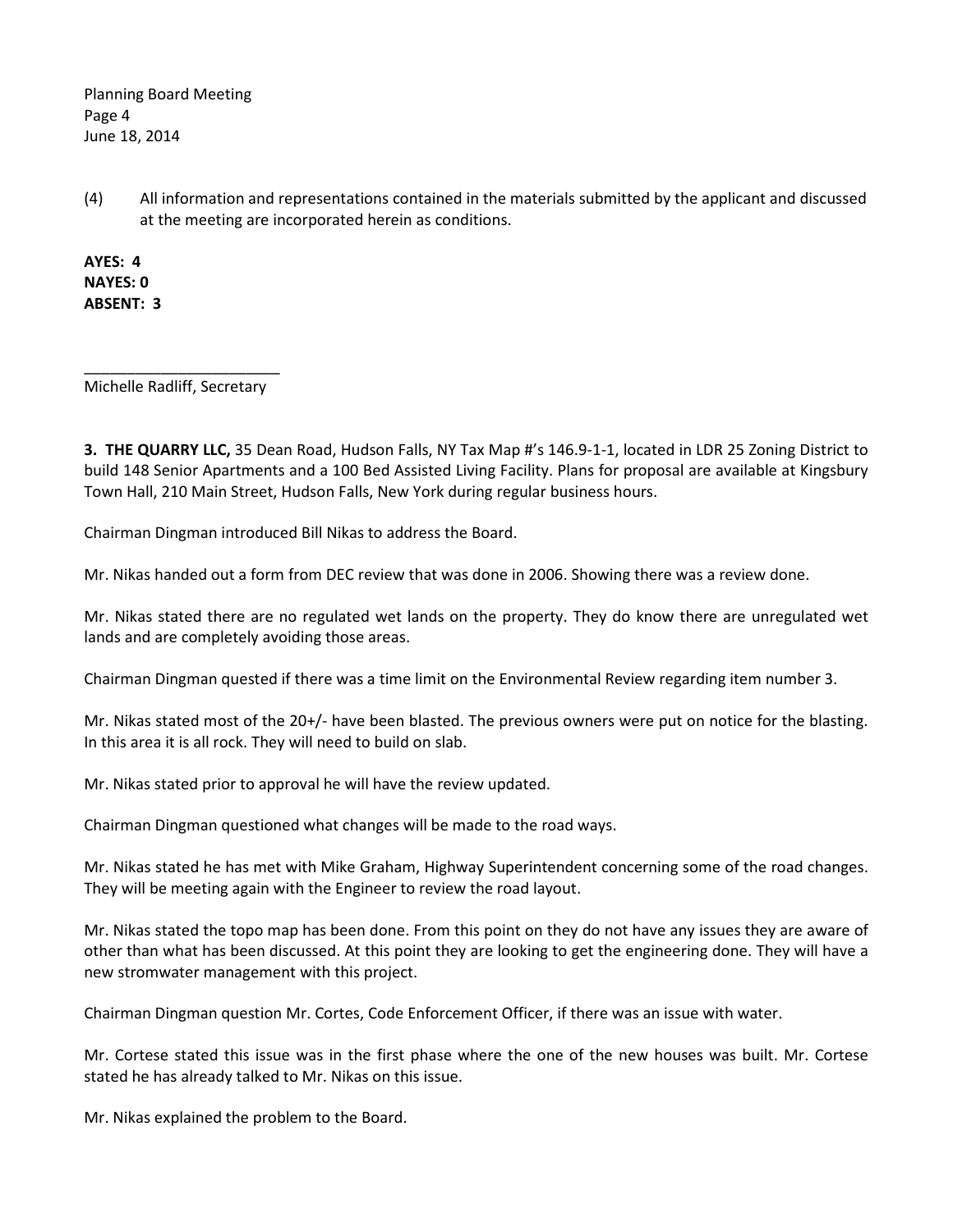Planning Board Meeting Page 4 June 18, 2014

Paul Bromley, 270 Kingsbury Road, he was at the Town Board meeting when Mr. Springer was there to address this issue. Mr. Bromley stated to him it sounded like the drainage ditch was bulldozed half in and now is backing up towards Mr. Springer's foundation.

Mr. Nikas stated he believes this is Mr. Springer's theory. He was there when the water was coming into the basement and there was no water coming over the bank.

Mr. Bromley stated it is his understanding Supervisor Lindsay was at the site and you can see where someone was there with a bulldozer and pushed into the ditch and backed away. They never went backed and cleaned the ditch out. Mr. Bromley stated he has not seen it himself.

Mr. Nikas stated the water was coming from the bottom. You could see it coming from the foundations and nothing from the top. No water was on top.

Chairman Dingman questioned Mr. Bromley if there was any kind of solution.

Mr. Bromley stated Supervisor Lindsay was going to talk to Mr. Cortese.

Mr. Cortese stated Supervisor Lindsay did talk to him with concerns for this problem.

Discussion continued with this issue.

Chairman Dingman questioned who is responsible to correct this.

Mr. Nikas stated the deal with the Town he is responsible to maintain it for three years.

Attorney Meyer stated the Town is not involved with this issue. The Town has a right to fix it if Mr. Nikas doesn't. It is the responsibility of Mr. Nikas to fix the problem.

Mr. Nikas stated either way he will have his engineer certify this is not a problem.

Chairman Dingman stated he feels the engineer does need to look at this.

Mr. Getty stated as long as Mr. Graham agrees to the roads he would not have any issues.

Mr. Nikas stated the roads will be to Mr. Graham's specifications.

Discussion ensued regarding if this project needed cluster approval from the Zoning Board of Appeals.

Attorney Meyer will research this matter.

Discussion ensued among the Board with questions addressed by the Applicants Representative.

Chairman Dingman questioned what restrictions are there from the Department of Health.